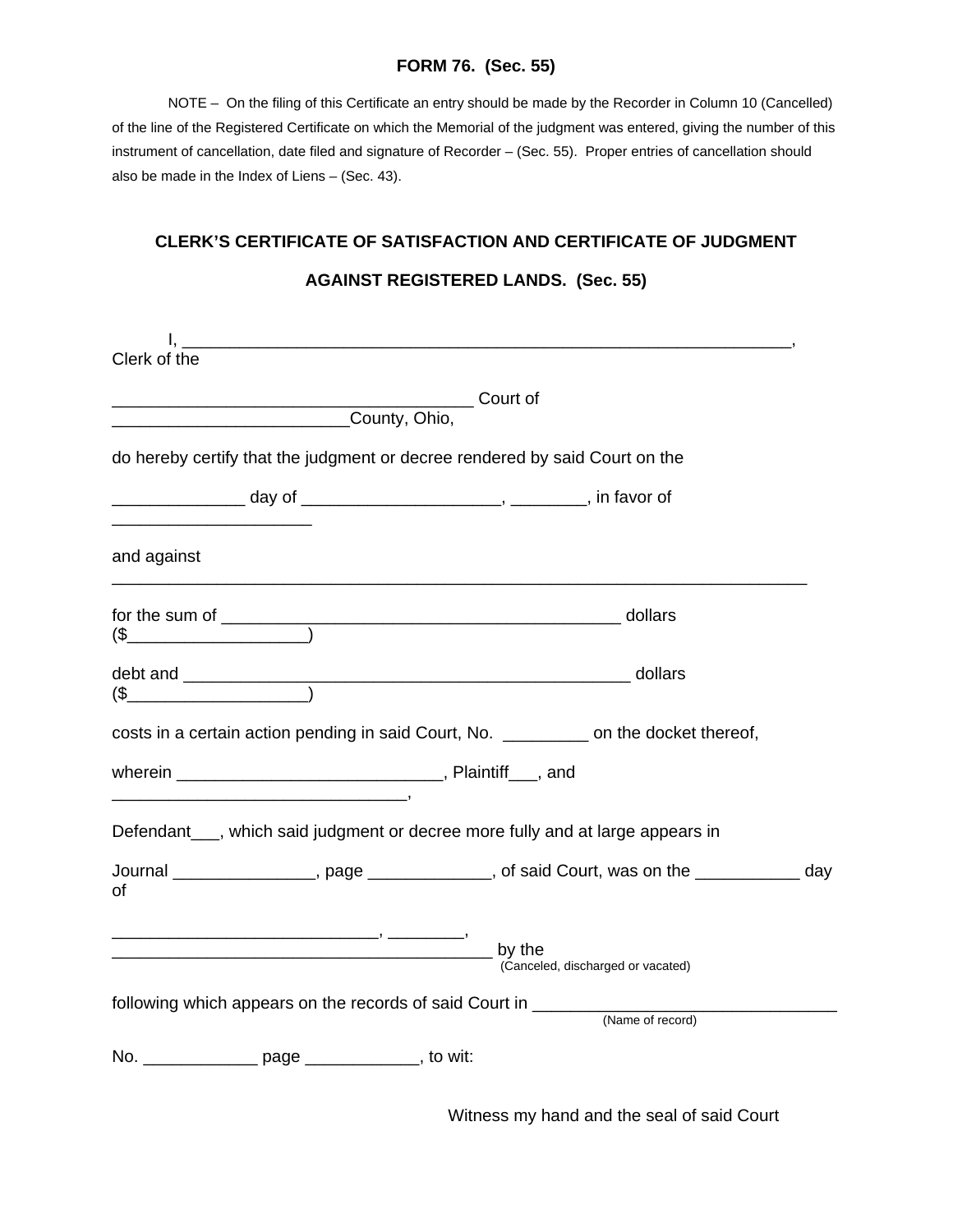|                                                                                         |      | this _______ day of<br>$\overbrace{\hspace{2.5cm}}^{20}$ .                                  |      |
|-----------------------------------------------------------------------------------------|------|---------------------------------------------------------------------------------------------|------|
| <b>Clerk</b>                                                                            |      | <u> 1989 - Johann Barbara, margaret eta idazlea (h. 1989).</u>                              |      |
| Deputy                                                                                  |      |                                                                                             |      |
|                                                                                         |      | Form 73a. (Sec. 75)                                                                         |      |
|                                                                                         |      | <b>DESCRIPTION OF LANDS AFFECTED. (Sec. 75)</b>                                             |      |
|                                                                                         |      | The lands which are to be affected by the filing of the within Certificate in the Office of |      |
| the Recorder of ______________________________County, Ohio, are described in Registered |      |                                                                                             |      |
| Certificates of Title as follows, to wit:                                               |      |                                                                                             |      |
| Certificate No. Issued to                                                               | Date | <b>Registration Book</b>                                                                    | Page |
| Debtor.                                                                                 |      |                                                                                             |      |
|                                                                                         |      |                                                                                             |      |

Attorney.